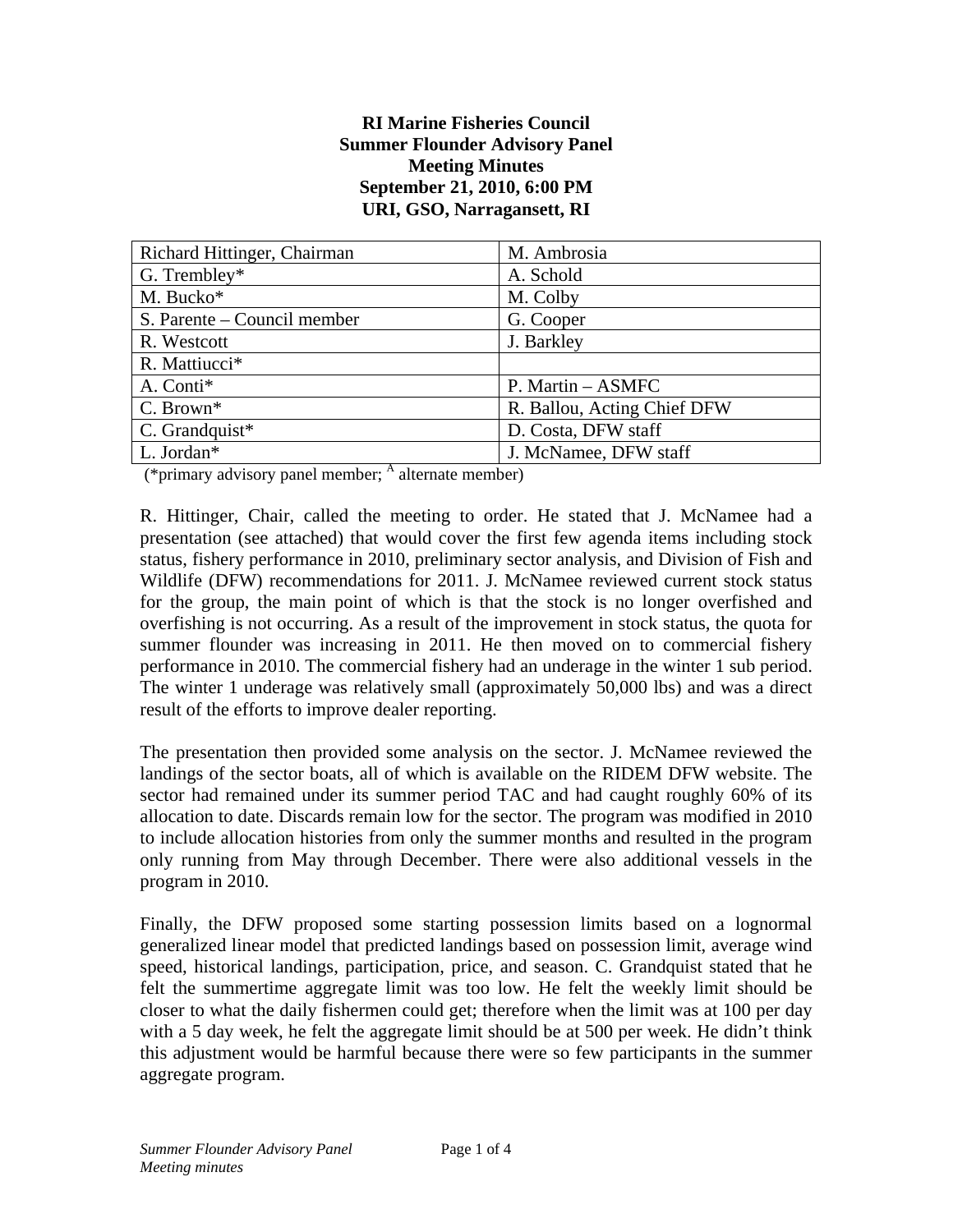The DFW then brought up a number of alternate proposals for discussion. J. McNamee noted that these were not necessarily supported by the DFW, but were proposals that came up from year to year. He stated that this was an opportunity for the advisory panel to weigh in on the different proposals specifically, thereby providing the RIMFC with specific advice on the alternate proposals. The first alternate proposal was to reopen Fridays and Saturdays in 2011. R. Hittinger opened discussion on this topic. G. Tremblay stated that he and his organization are in favor of reopening Fridays and Saturdays. They felt it would not be a dramatic increase in effort because realistically a fisherman could not fish all 7 days during the week, and it would provide fishermen more flexibility as to when they fished. R. Mattiucci stated that he would be supportive of keeping those days closed if it provided a greater chance to get through the sub period at 100 pounds per day without a closure. C. Brown stated that having the fishery at 50 pounds was not profitable and that it would be beneficial to keep the fishery at 100 pounds at a minimum, so opening Fridays and Saturdays may be premature. He felt a better approach would be to re-split the summer season in to two periods, that way the fall fishery would have some fish allocated to it. C. Grandquist, M. Bucko, and L. Jordan all supported keeping Fridays and Saturdays closed. A. Conti stated that he did not think it would increase effort as much as people feared because people would not fish 7 days per week. S. Parente supported this statement. R. Hittinger took a vote. **The panel voted 2 to support and 5 opposed to reopening Fridays and Saturdays.** 

The next item was to re split the summer sub period in to two periods with further advice as to how to allocate pounds in to those two periods. S. Parente stated that the summer 1 fishery would close in June in the past and was therefore not in favor of splitting the summer. C. Brown stated that he supported a split summer period and that the allocation should be split equally across the two summer periods. He went on to say that it could be considered to not close the first summer period even if it ran out of allocation, but drop it to 50 pounds. He felt it was important to recognize there were two separate user groups operating in the summer. A. Conti agreed with this proposal. S. Parente felt this year worked well and he didn't support changing the plan. M. Bucko stated that due to the behavior of the two halves of the summer fishery, you end up giving more fish to the second half of the summer. He stated that the catch rates and participation are very different in the two halves; therefore an equal split of allocation is not equally distributed. **The panel voted 3 to support, 3 opposed, and 1 abstention to splitting the summer period and providing equally split allocations in to the two periods.**

The next item was regarding allocating an amount equal to the 2010 quota in the traditional allocations, but then allocating the additional pounds for 2011 to provide more fish to the summer period, which would be an effort to keep it open at 100 pounds. The specific allocation of the additional pounds would give 25% to the winter 1 period, 50% to the summer period, and 25% to the winter 2 period. R. Mattiucci stated that he liked this proposal but felt a better proposal would be to allocate 1/12 to each month. He made some statements about license fees and more participants in the summer. A. Conti felt that if the summer period were to remain as one period, the allocation should be made via the traditional allocation amounts. He went on to state that, were the summer to be split, he thought this idea may be warranted. C. Brown did not support this proposal. S. Parente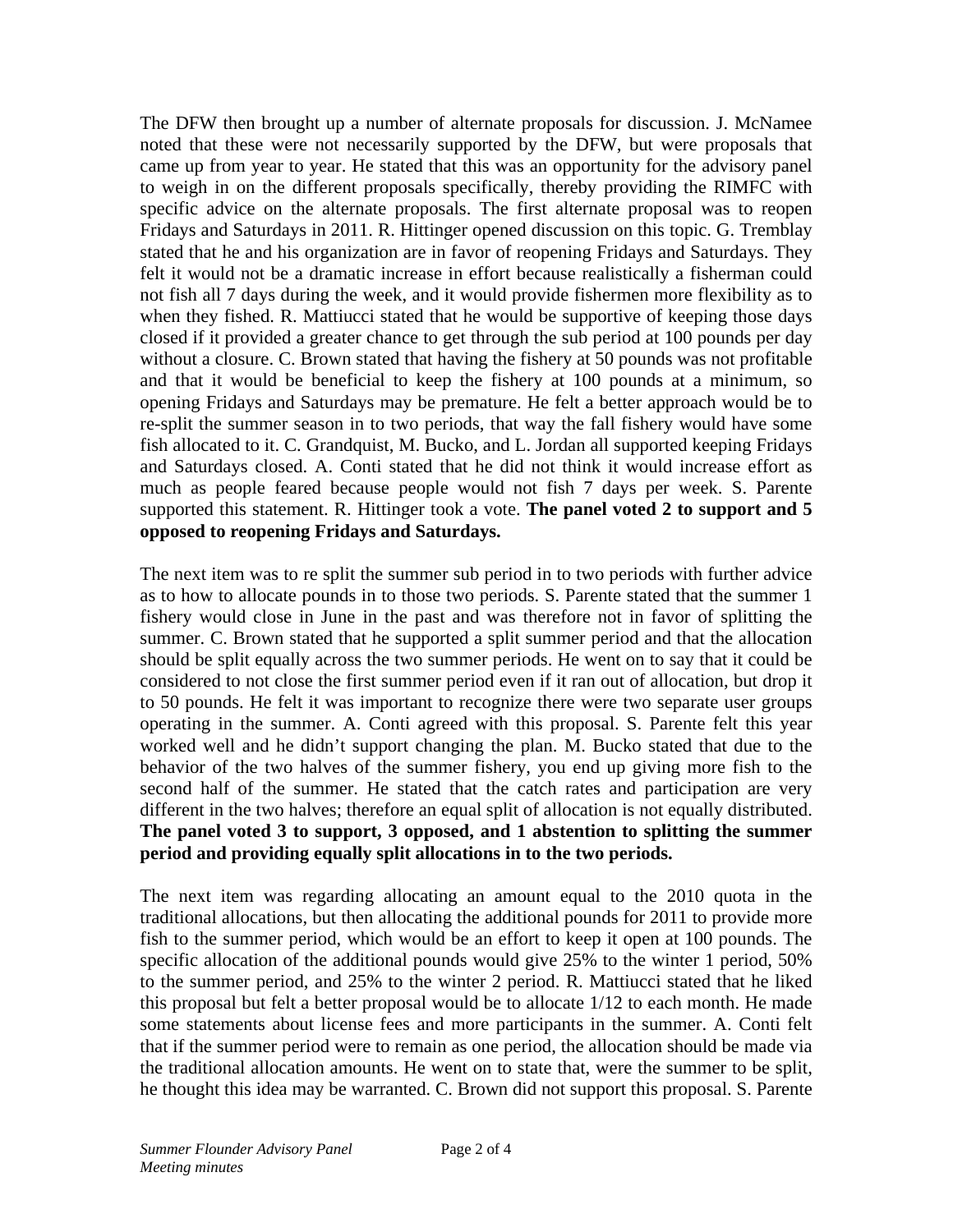stated that he did not support this proposal because he felt it would increase effort in the summer. **The panel voted 0 to support, 7 opposed to reallocating the additional 2011 pounds with a bias toward the summer period.** R. Mattiucci stated that he would switch his vote to in favor if the next proposal failed.

The next proposal was to reallocate to 1/12 per month. C. Brown stated that he did not support this proposal; it would decimate the industry and would shift tremendous amounts of effort in to the summer, which would exacerbate user conflicts and devastate the inshore waters by compressing the fleet in to a small area during a specific period of time. S. Parente stated that this proposal would be ill advised and he did not support it. He agreed with the dramatic effort shift that would be created by this proposal. **The panel voted 1 to support, 6 opposed to reallocating the quota 1/12 to each month.**

J. McNamee went over the next few items together. The first was a house cleaning issue with irrelevant dealer language in the aggregate program. Additional aggregate regulatory items were regarding the aggregate trigger, the logbook requirement, and the 3 year penalty language. The panel discussed the trigger and felt that it could be increased as dealer reporting had gotten much better. **None of the panel members objected to either the logbook language modification or the removal of the dealer language.** Both G. Tremblay and S. Parente stated that they were hesitant to remove the 3 year penalty language because they felt that these programs required a certain level of trustworthiness in the participants because it allows them a greater opportunity to cheat. C. Brown stated that he was the original author of the 3 year penalty provision. He now felt that it was not necessary and supported repealing it. He felt that when you allow a fisherman the flexibility of these types of programs, the incentive is to be honest and not cheat. R. Mattiucci stated that he did not support removing the penalty language, certainly not in the sector program. C. Grandquist stated that he supported removing the penalty language as it was unfair. L. Jordan also supported removing the penalty language. **The panel supported raising the aggregate trigger to 90%, the vote was unanimous. The panel voted 6 to support, 1 opposed to removing the 3 year penalty language from the aggregate program.**

The final recommendations were regarding the sector pilot program. J. McNamee stated that the DFW supported continuation of the pilot program in to 2011. The recommended program would be status quo with a couple of modifications, namely a re-expansion to a full year program, consideration of the penalty language as discussed in the aggregate program, and the consideration of capping the allocation size that any sector can have. The DFW went on to state that 2011 would be the final year of the pilot program, and they further outlined a series of meetings to be held in 2011 to delineate how the future of RI fluke management would look. R. Ballou added that the DFW was also thinking about modifying the control date forward one year, to make it December 31, 2010. He apologized that this provision did not make it in to the slideshow, but wanted to make sure the idea was vetted through the panel. **The panel supported this change unanimously.** C. Brown was opposed to capping the size of the sector because you would lose the economy of scale and 10% was an arbitrary number. He stated that if it must be included he suggested 20% as number with precedent at the New England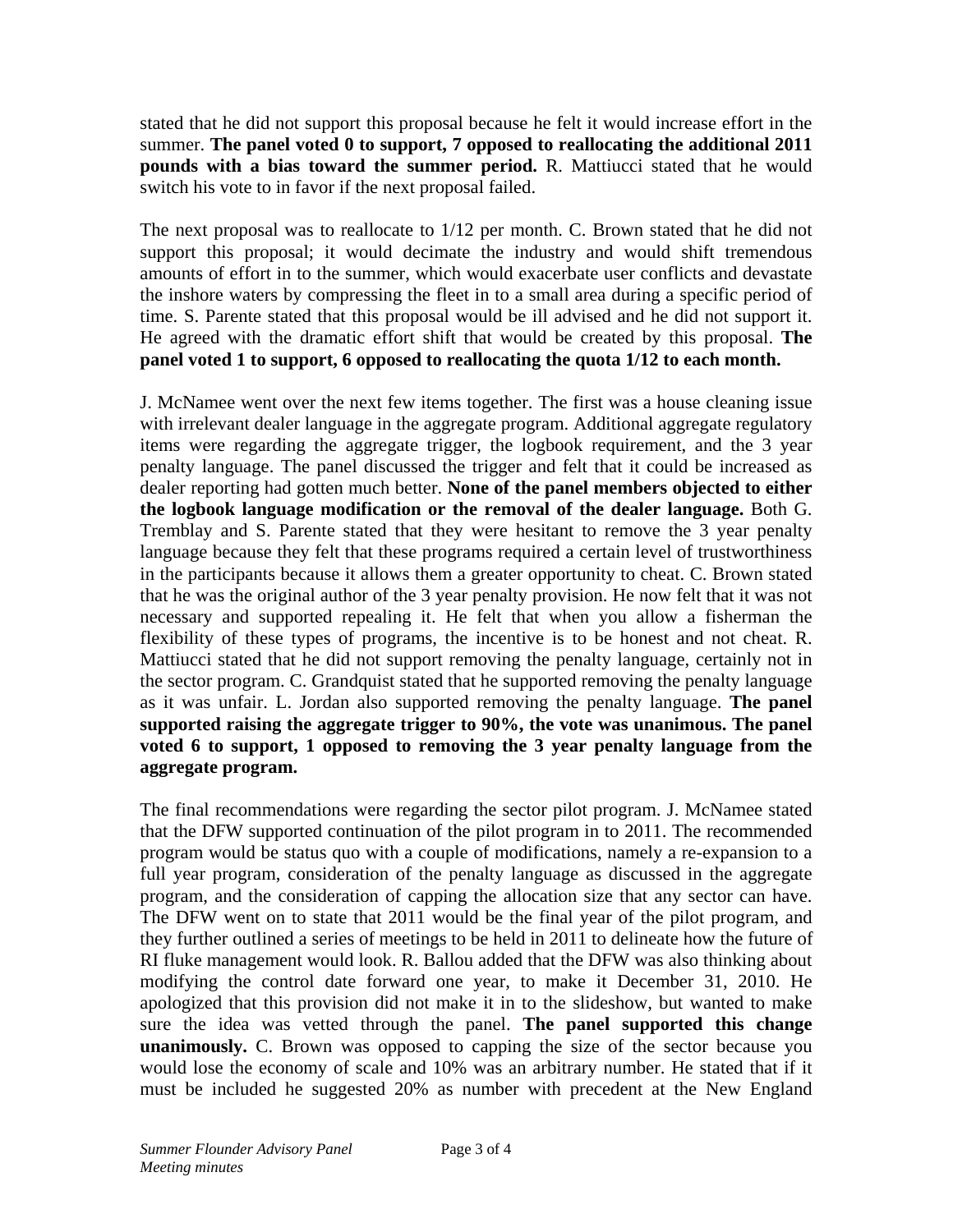Fishery Management Council. Others felt that having a cap was a good idea but did not know what the cap number should be. L. Jordan stated that a successful program was running at 13.7%, therefore she did not know why they would want to change it. **The panel recommended continuing the program and allowing it to be a full year program by unanimous vote.** There was some discussion about how the pounds would be removed from the quota, namely to remove the pounds from the period of time in which they were caught. **The panel voted 5 to support, 2 opposed to removing the 3 year penalty language from the sector program.** R. Ballou stated that even if the 3 year penalty language were to be removed, the penalty associated with violations occurring from the program participants would remain. **The panel voted 4 to support, 2 opposed, and 1 abstention to capping the allocation that a single sector could have.**  The panel had a further discussion on what the cap should be but they did not reach consensus.

R. Hittinger stated that the RI Commercial Rod and Reel Anglers Association (RICRRAA) had brought forward a written proposal. G. Tremblay introduced the proposal (see attached). The panel discussed the proposal but no advice or vote was taken, mainly due to the earlier negative vote against opening Fridays and Saturdays, which was an integral part of the RICRRAA proposal.

The panel had a discussion about where the summertime fluke fishing prohibited zone was located. C. Brown made a recommendation to lift this prohibition on single operators in the sector. This lead to a heated discussion with no consensus. R. Hittinger asked that C. Brown submit the proposal in writing to J. McNamee.

R. Hittinger adjourned the meeting.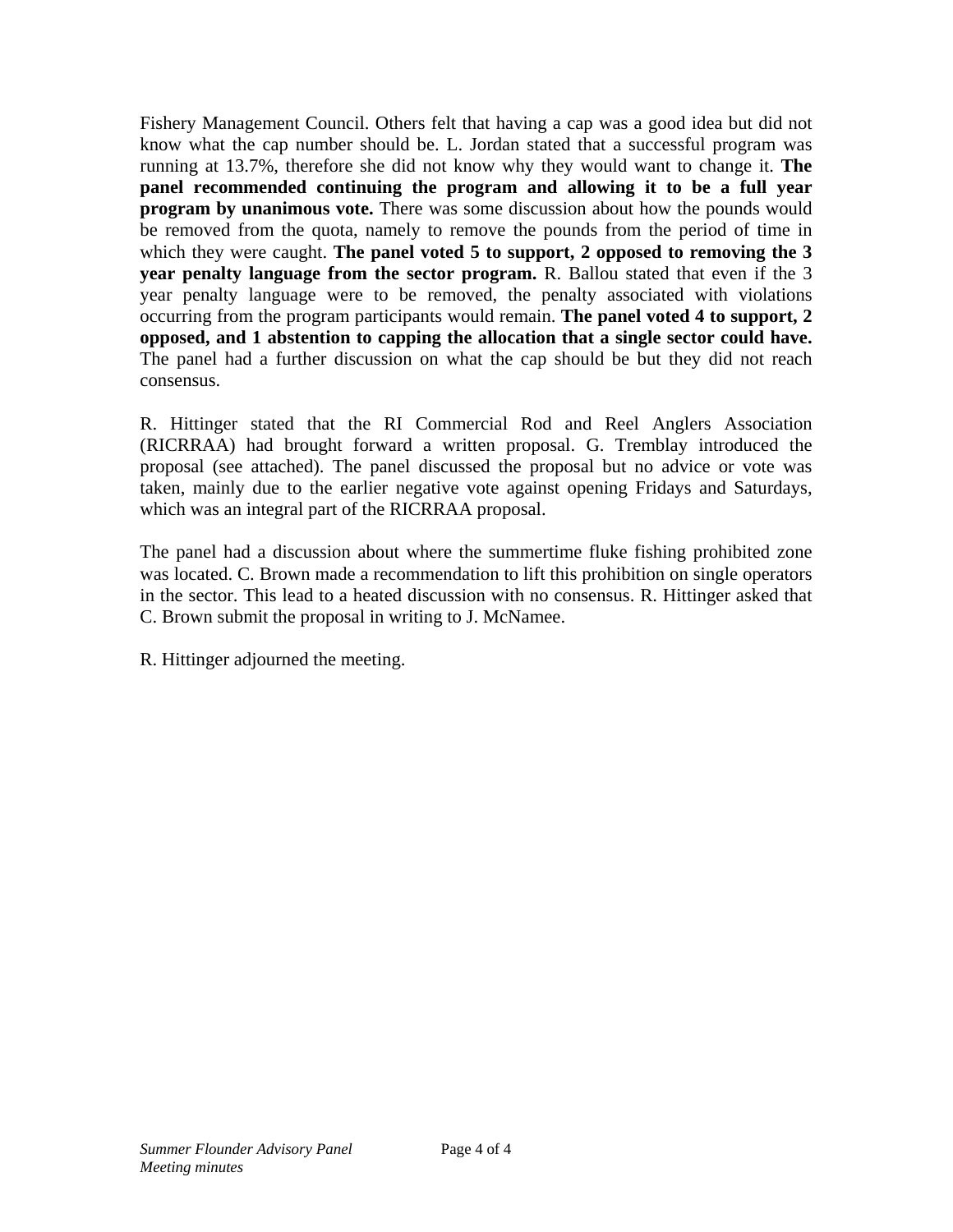**Summary of Summer Flounder Stock Status, 2010 Rhode Island Commercial Fishery Performance, and DFW Recommendations for the 2011 Summer Flounder Fishery**

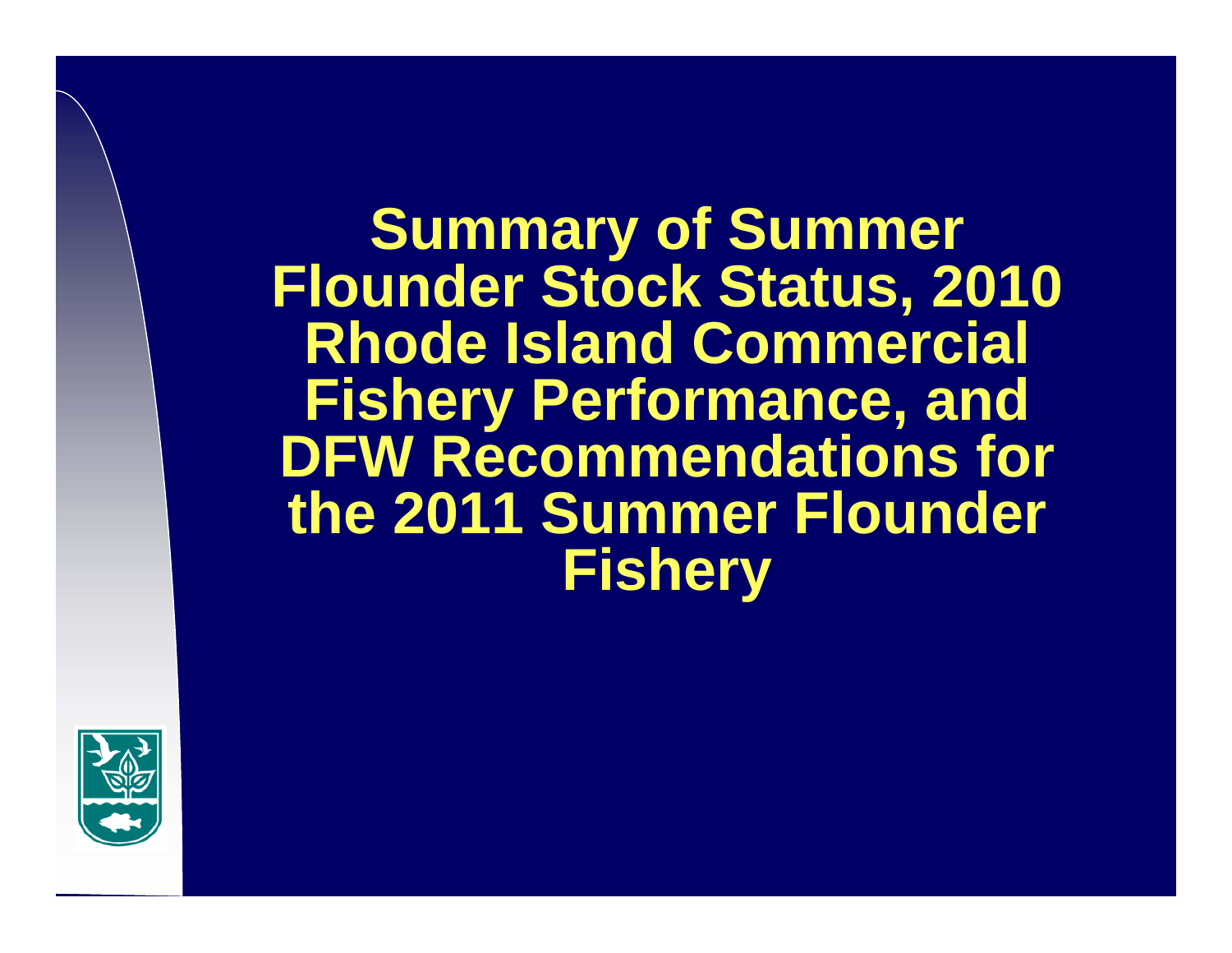# **Summer Flounder Stock Status**

#### **Stock Status:**

٠

**The summer flounder stock is not overfished and overfishing is not occurring relative to the biological reference points established in the 2008 SAW 47 assessment.** 

**Fishing mortality calculated from the average of the current fully recruited ages ranged between 1.0 and 2.0 during 1982-1996. F has declined to below 1.0 since 1997 and was estimated to be 0.237 in 2009, below the threshold F reference point = 0.310 and the F target = 0.255. There is a 50% probability that F in 2009 was between 0.224 and 0.250.** 

**Spawning stock biomass (SSB) decreased from about 55.1 m lbs in the early 1980s to about 15.45 m lbs in 1989, then increased to above 88.2 m lbs by 2002. SSB was estimated to be 117.8 m lbs in 2009, about 89% of the SSB reference point = 132.4 m lbs and above the SSB threshold = 66.2 m lbs. There is a 50% chance that SSB in 2009 was between 111.5 million lbs and 123.5 million lbs.** 

**The 2009 year class is currently estimated to be about 82 million fish, the largest in the assessment time series and twice the average.**

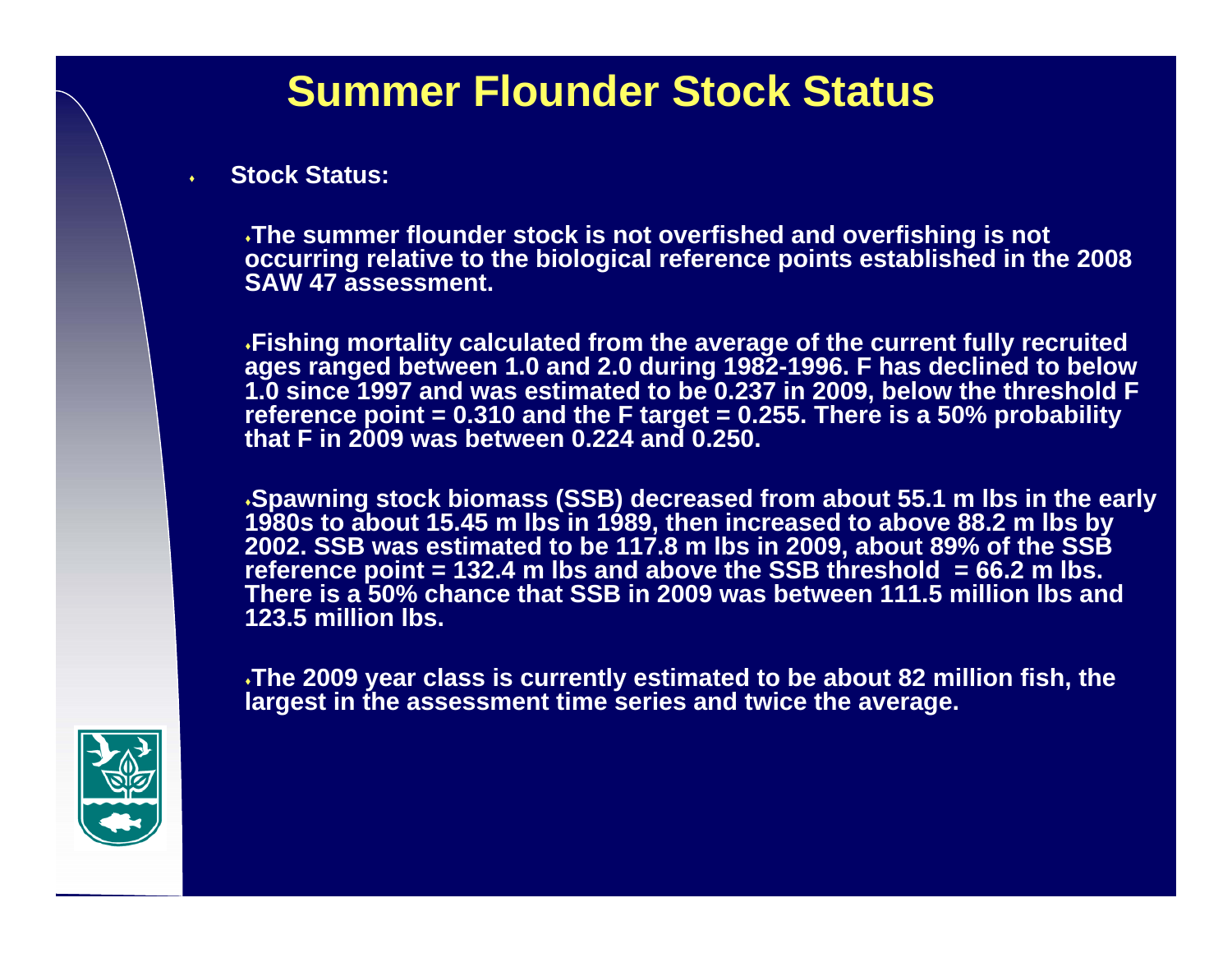## **Summer Flounder Stock Status – Local Info**



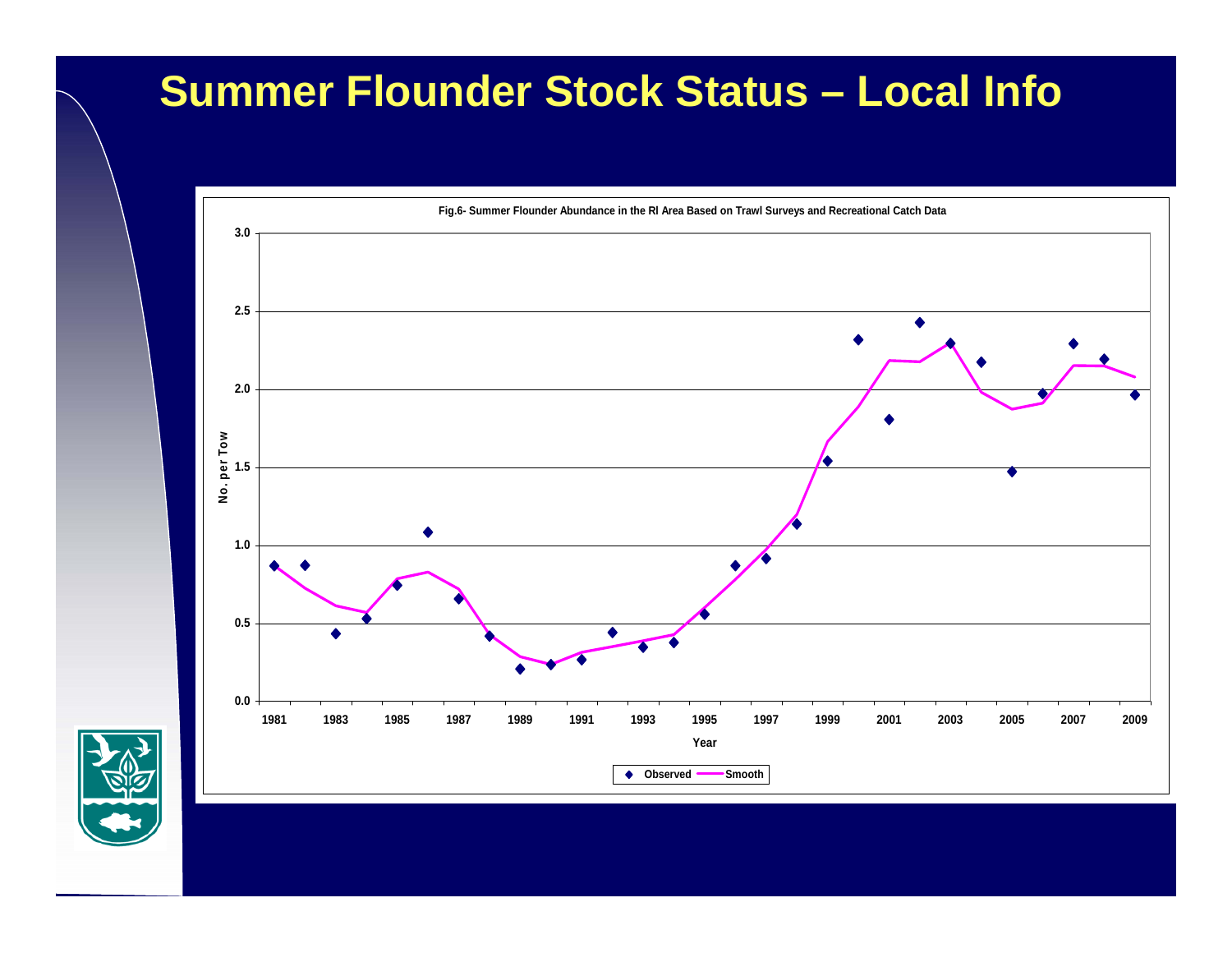#### **Summer Flounder Management Measure Recommendations 2011**

**MAFMC and ASMFC Board Approved TAL for 2011:**

**A TAL of 29.48 m lbs (roughly 25% increase from 2010). This corresponds to a 50% probability of achieving the target F at that specific TAL, and considers scientific uncertainty. This was consistent with the SSCs recommendation regarding ABC, but was slightly higher than the MCs recommendation.**

**A commercial quota (based on 60% of the overall TAL) in the range of 17.69 m lbs, and allocated to the states based on 1980-89 adjusted landings data (RI gets 15.7% = 2.78 m lbs).**

**A coastwide recreational harvest limit (based on 40% of the overall TAL) in the range of 11.79 m lbs.**

**No change in mesh requirements (5.5 inch diamond or 6 inch square minimum mesh), minimum commercial fish size requirements (14 inch-TL), nor other gear requirements.**

**No change in the current small mesh exemption program (SMEP) or flynet exemptions.**

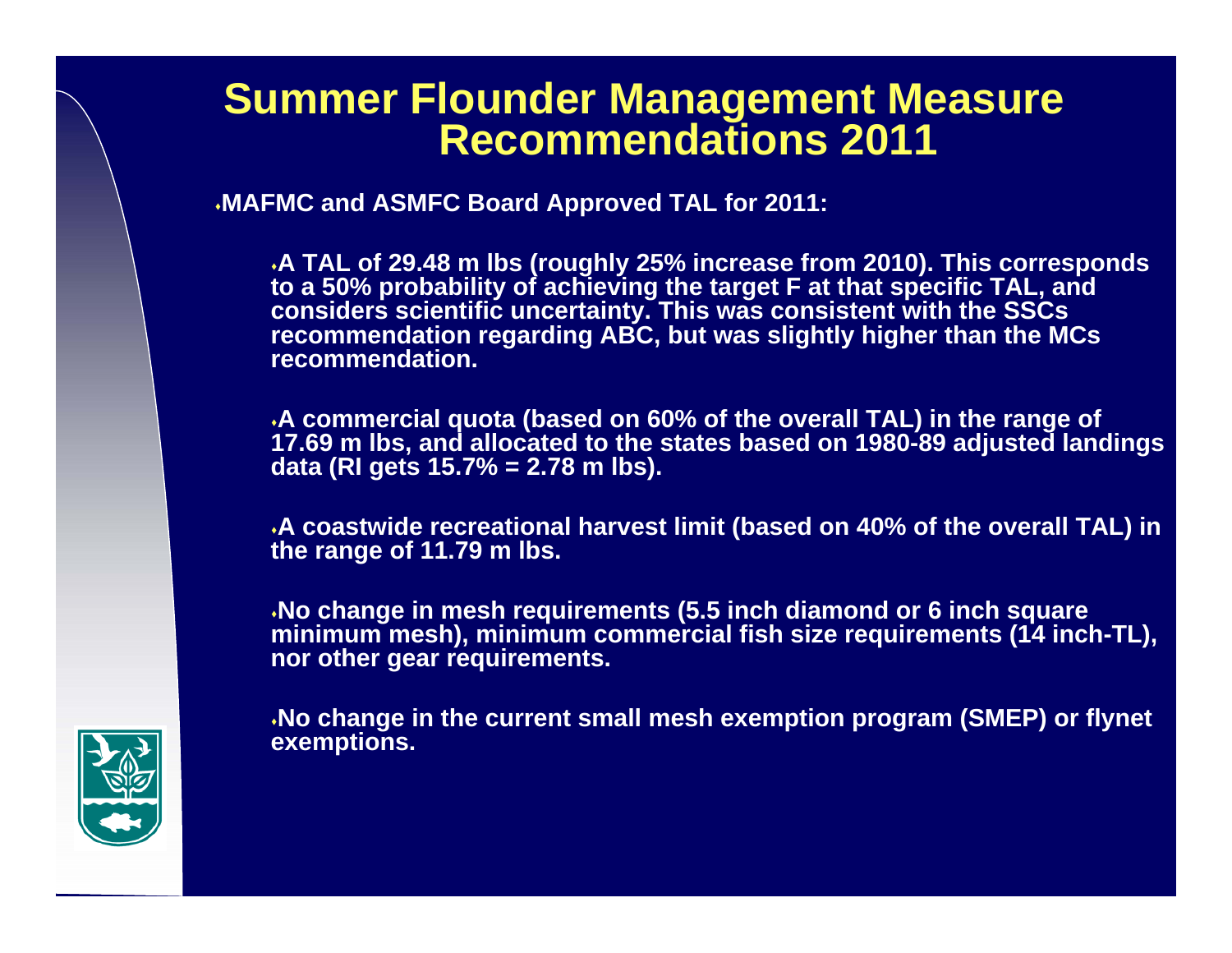## **RI Fishery Performance - Commercial Landings**



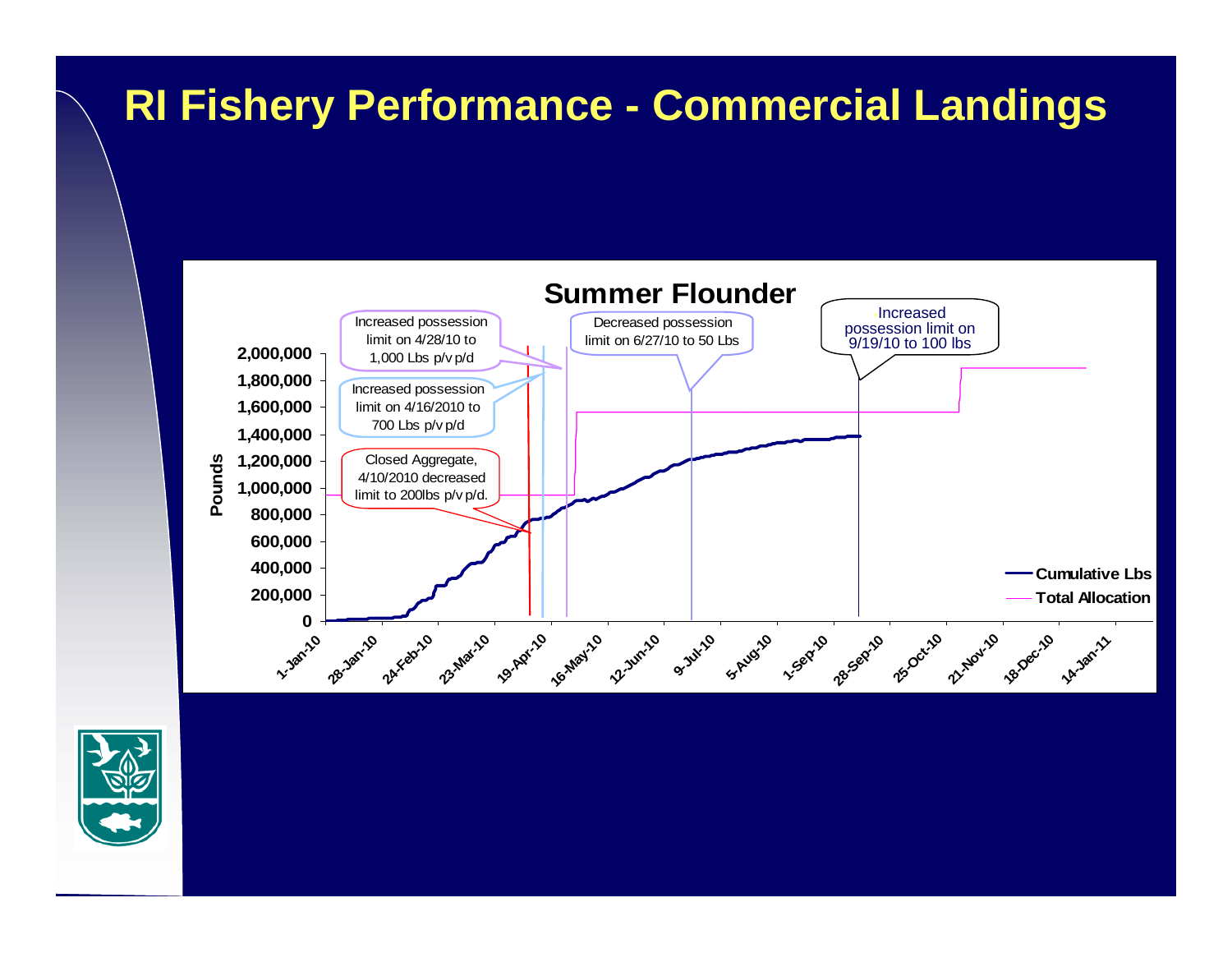# **Commercial Landings – Monitoring Lag 2009**



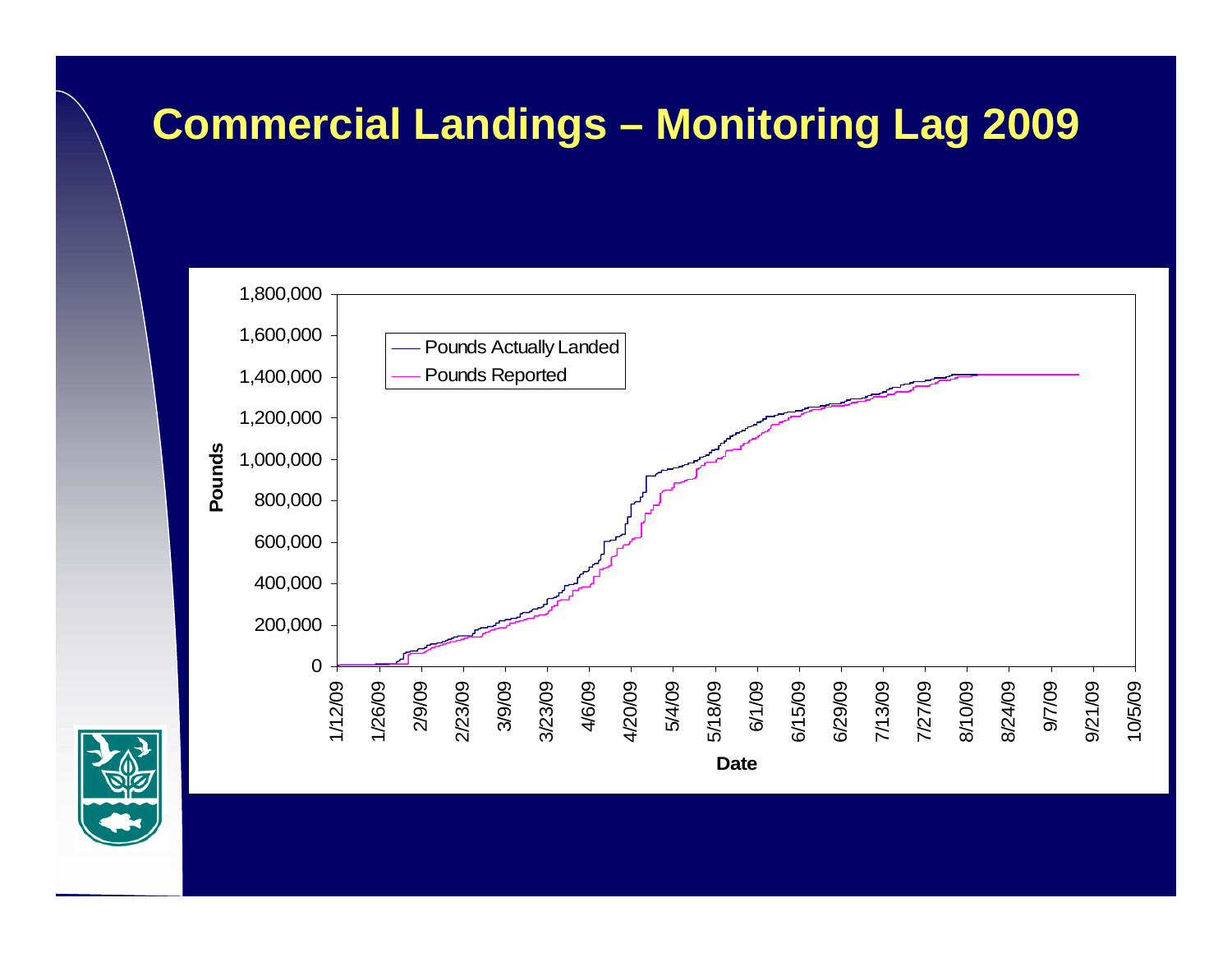# **Commercial Landings – Monitoring Lag 2010**



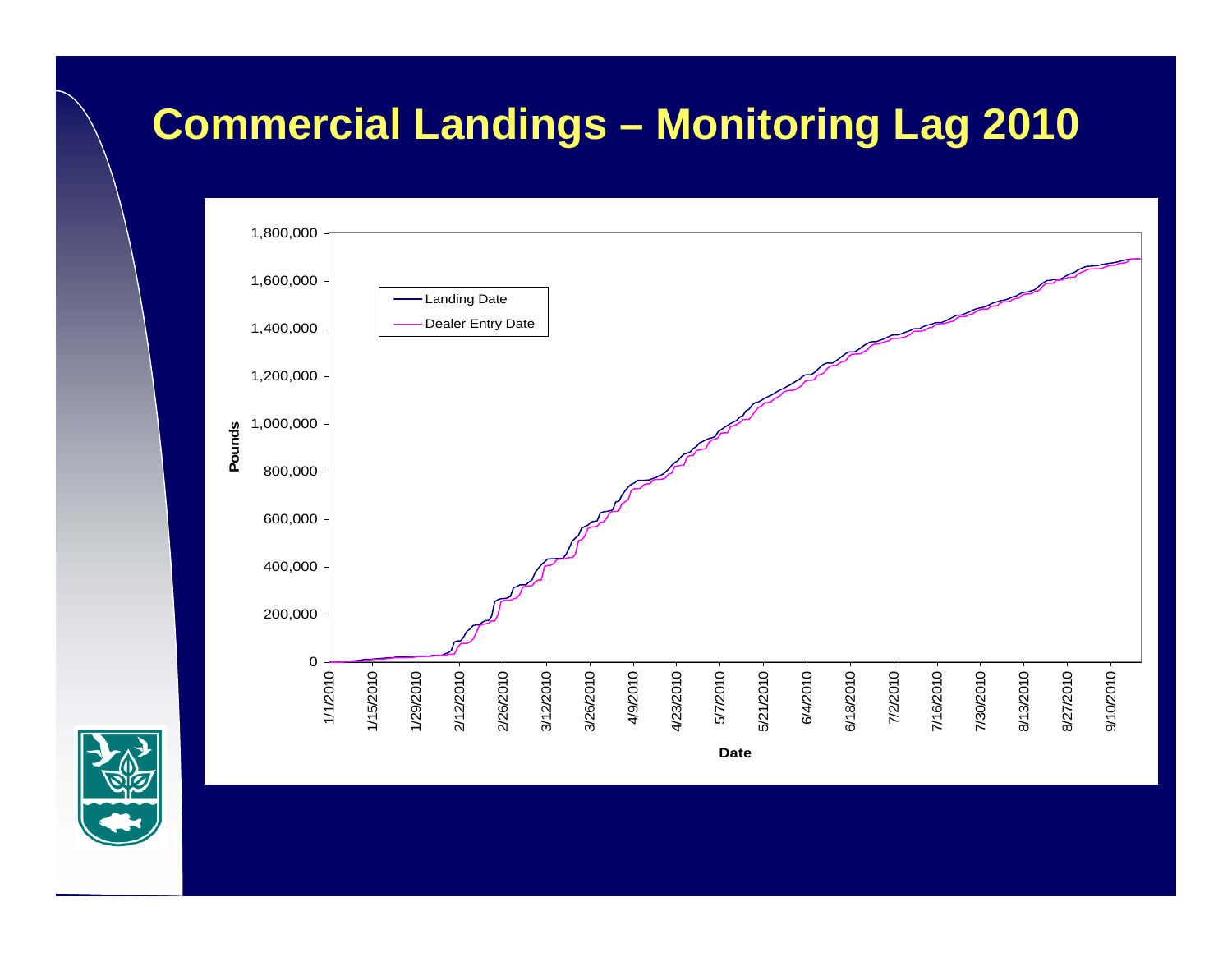#### **Commercial Landings – Change in Effort Within Season**



**Landings vs Effort**

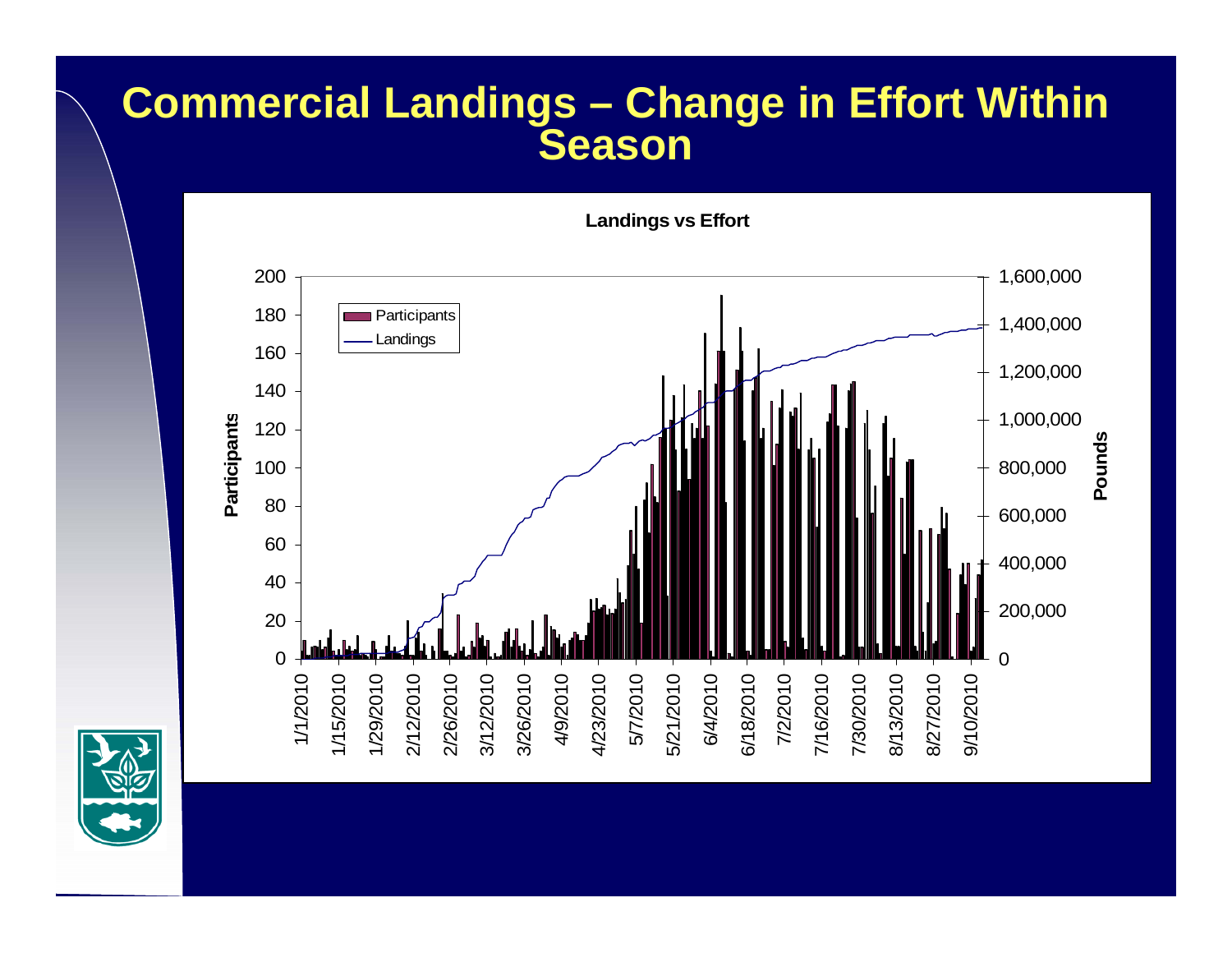#### **Commercial Landings – Change in Effort Between Years**



Data is only through September 16 in each year

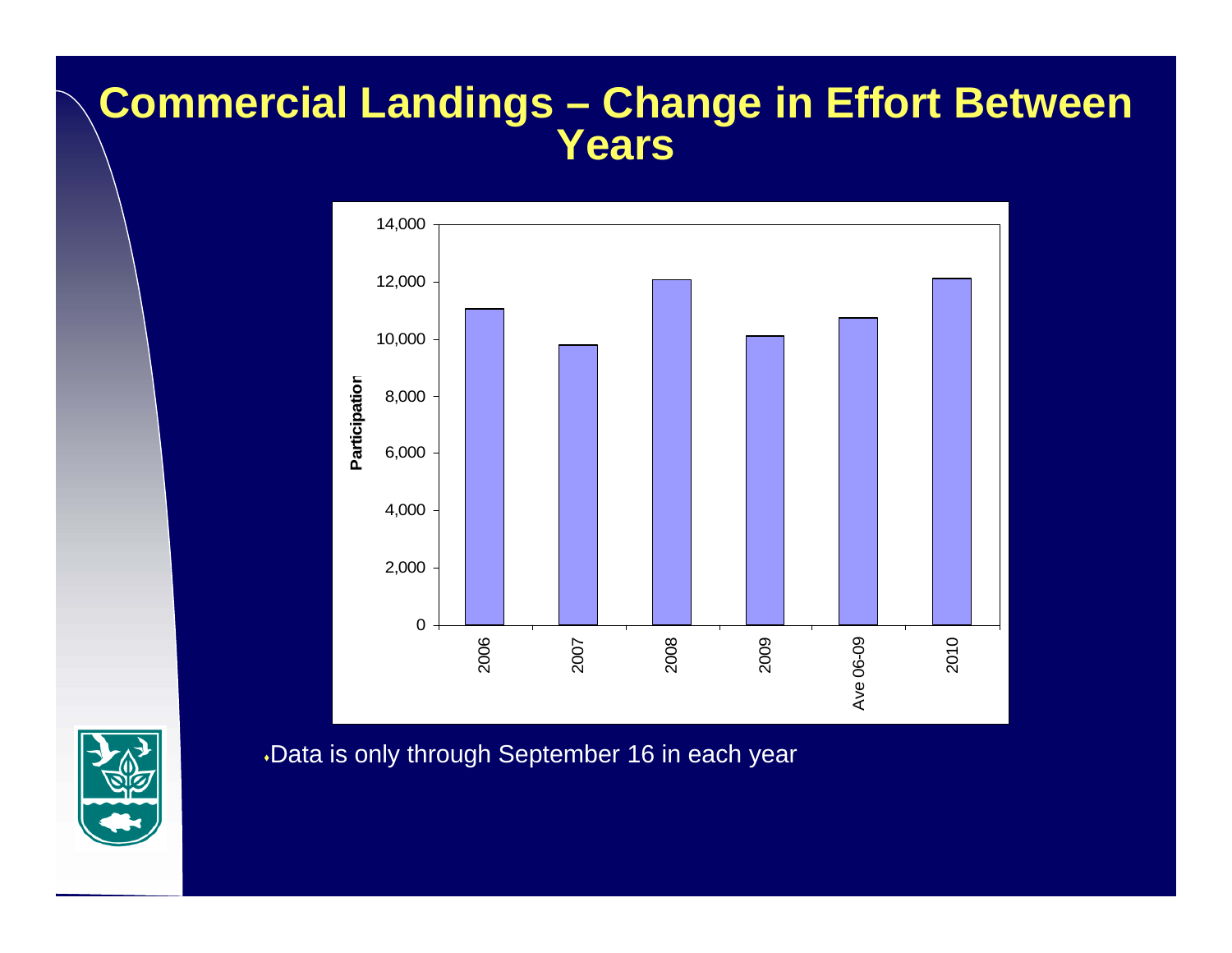## **RI Commercial Fishery Performance**

- ۰ **There was a 50,390 pound underage in first period (2.5% of quota)**
- $\bullet$  **This underage was split between the two remaining sub periods per regulation, therefore each sub period gained 25,195 lbs**
- ٠ **The summer sub period is on track to be fully utilized without a closure**
- ♦ **Despite projections, a drop to 50 pounds was necessary to maintain an open fishery in the summer. The possession limit dropped on June 27 and went back to 100 pounds on September 19.**
- ۰ **Effort to date reached a maximum of 190 participants per day on June 8**
- ۰ **Effort in 2010 (to date) was more than the average of 2006 through 2009**

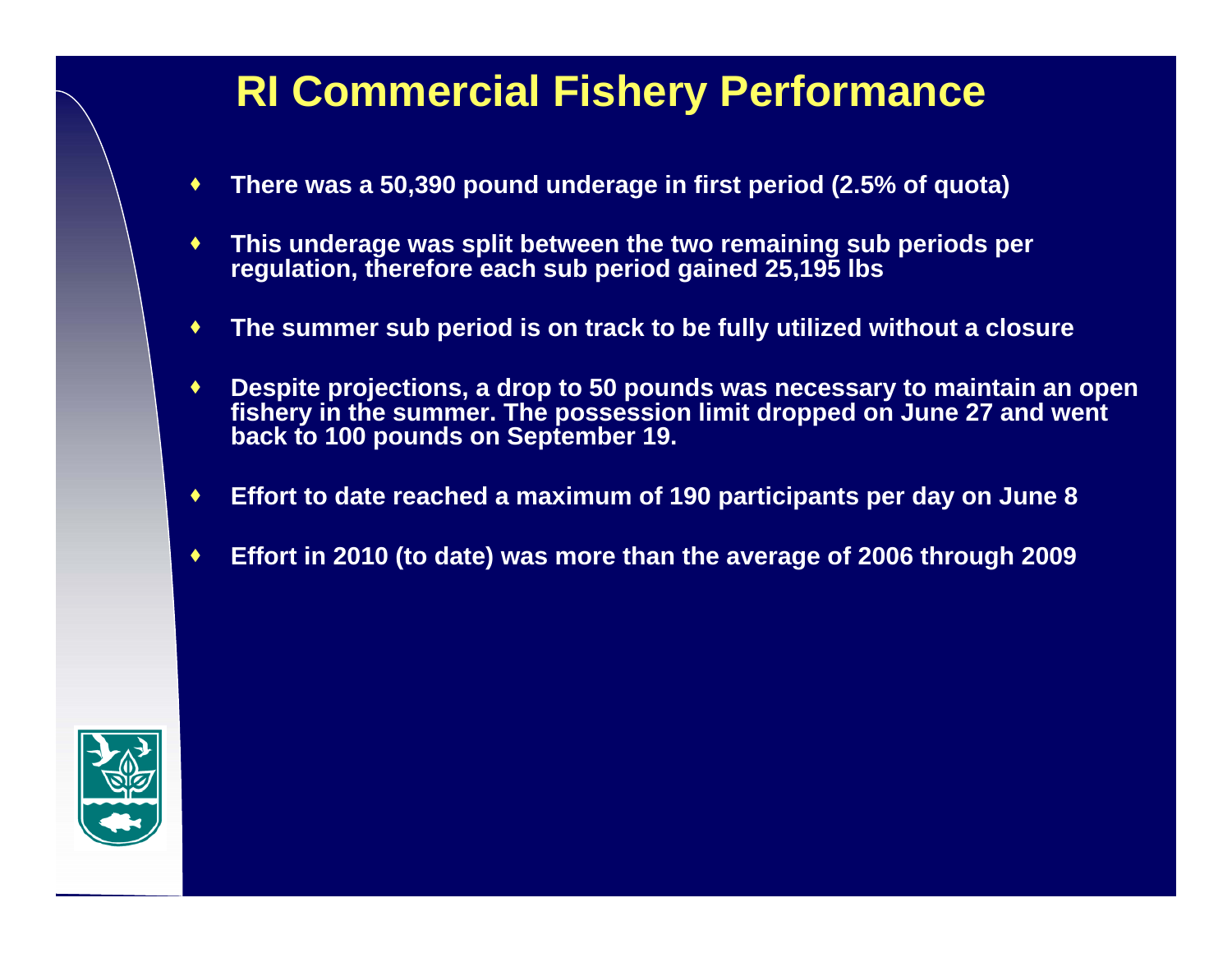## **Preliminary 2011 Commercial Allocations**

**RI 2011 Projected Commercial Quota (RSA included) = 2,777,330 lbs**

**RI 2011 Projected Commercial Quota (w/ estimated RSA removed) = 2,694,010 lbs**

**RI 2010 Commercial Quota = 2,019,915 lbs**

**2011 has an increase of 674,095 lbs (25% increase)**

**2011 Allocations based on RI Quota: Winter 1 54% = 1,454,765 lbs Summer 35% = 942,904 lbs Winter 2 11% = 296,341 lbs**

**For reference, 2010 adjusted allocations: Winter 1 54% = 943,958 lbs Summer 35% = 696,550 lbs Winter 2 11% = 299,580 lbs**

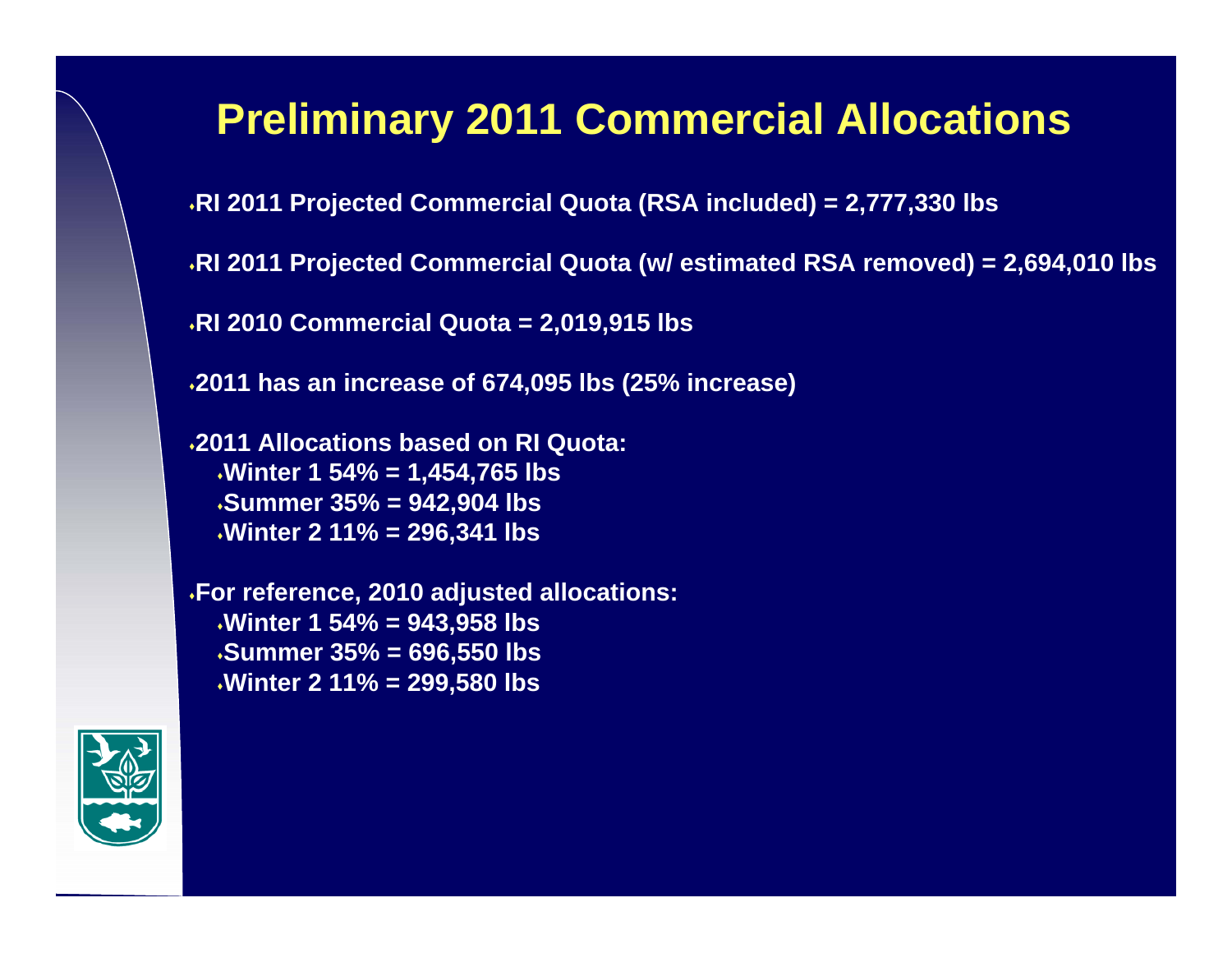## **Sector Info – Background Info**

**One group applied to become a summer flounder sector pilot program participant in 2010, the RI Fluke Conservation Cooperative**

**The sector was approved and began operations on June 15, 2010.**

**The sector is comprised of 11 (12) vessels.** 

**The allocation given to the sector was approximately 13.7% (14.9%) of the state's total allocation, based on the historical landings of the 11 (12) vessels during the historical period of May – December 31; 2004 – 2008.**

**In pounds the adjusted allocation = 130,227 lbs. (139,702 lbs.)**

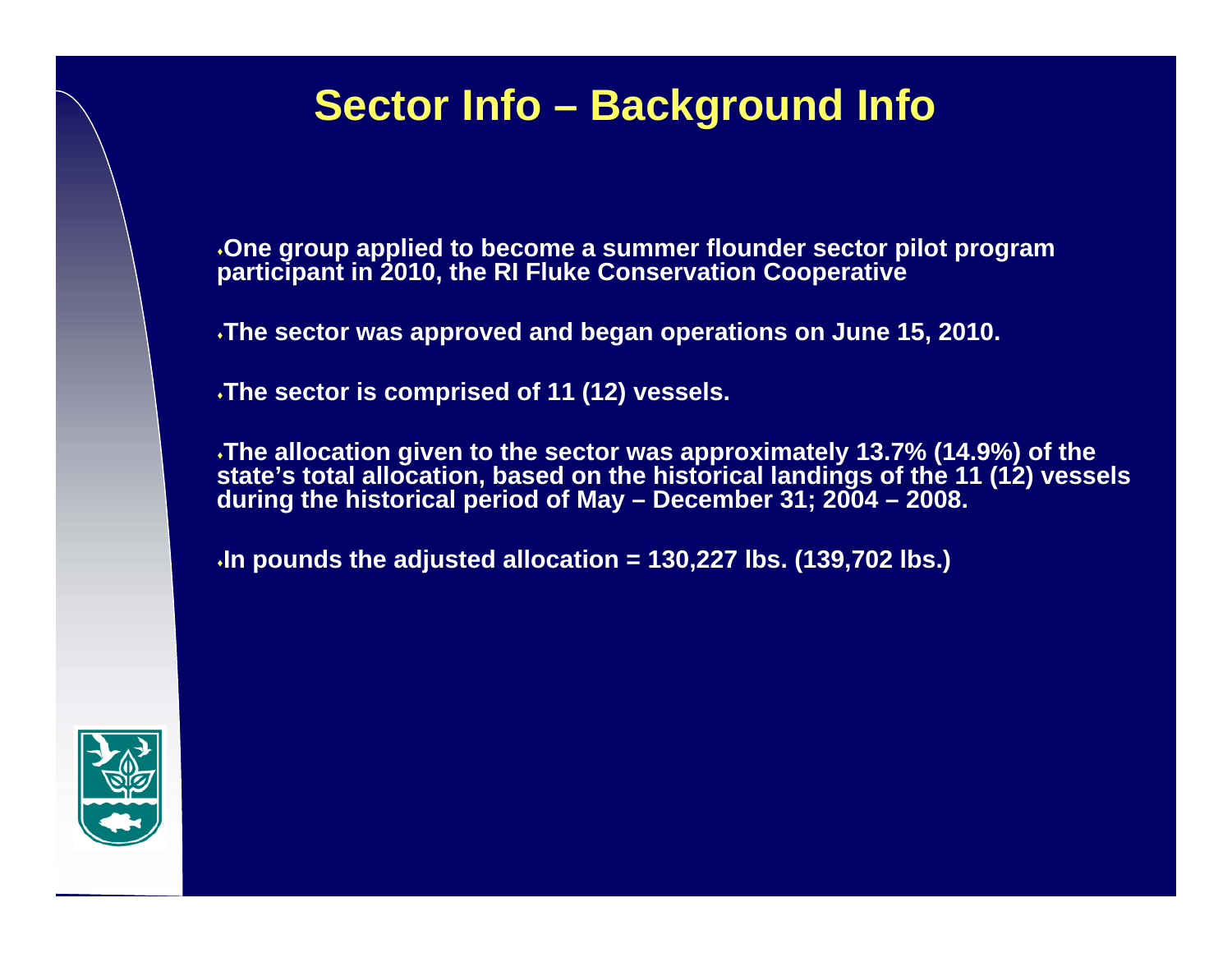## **Preliminary Sector Info – Cumulative Landings**





**74,956 lbs have been caught by the sector (including 473 discard pounds)**

**This is approximately 58% of the total allocation**

**Through September 2nd, 304 trips have been taken by the sector, 70 have been observed, or 23%**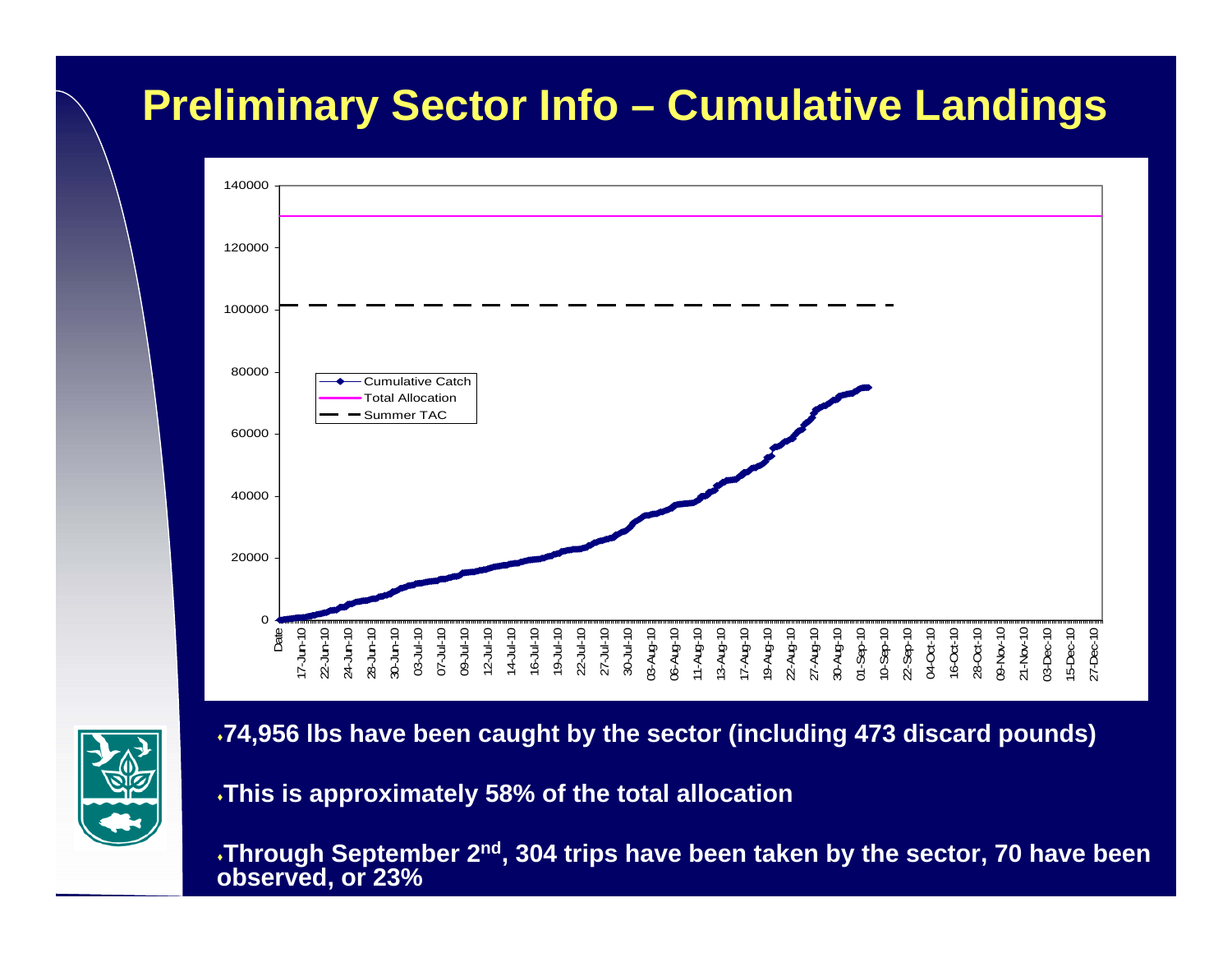## **Preliminary Sector Info – Total Vessel Landings and Discards**



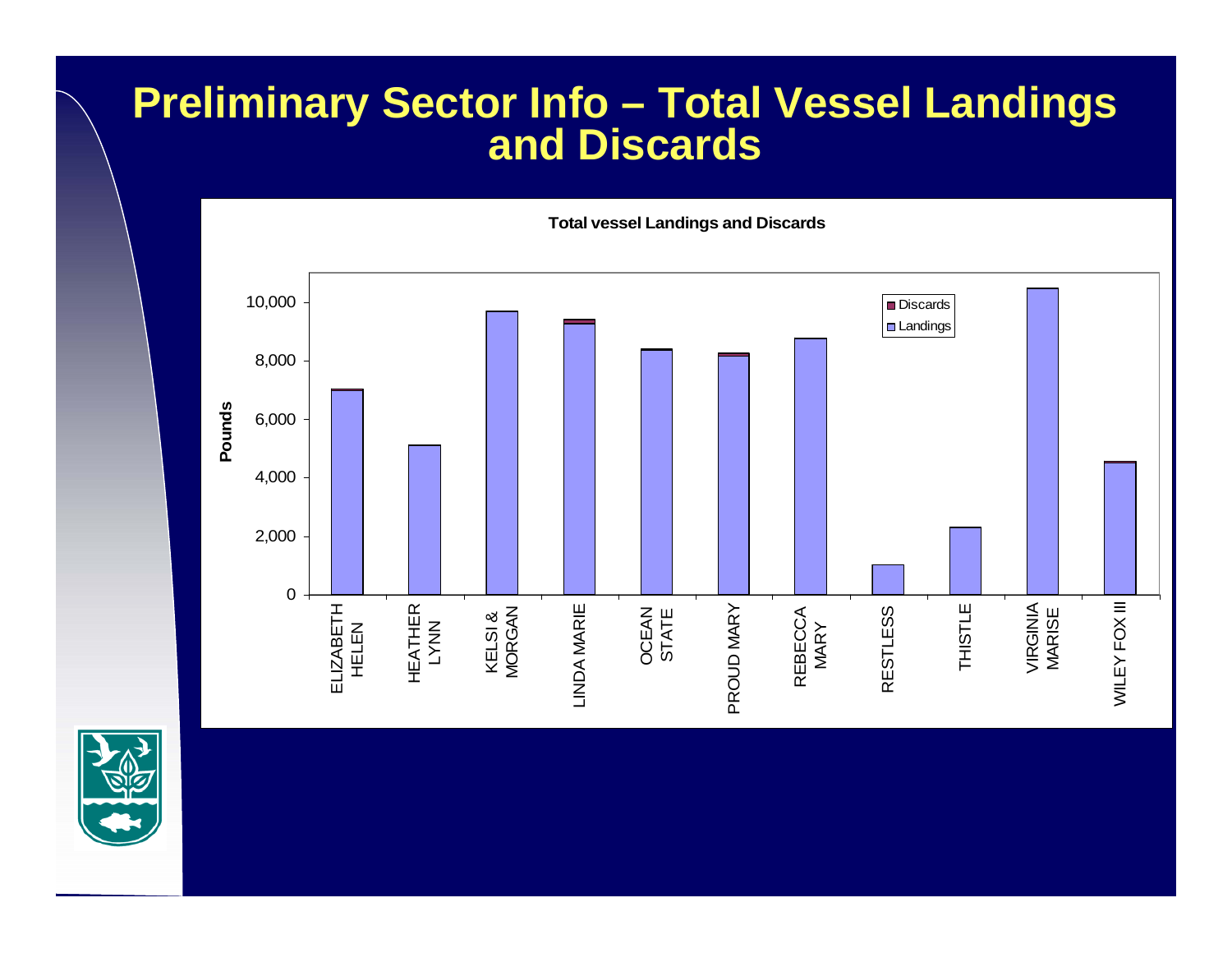# **DEM/Marine Fisheries Proposed Changes**

- **The Division recommends the following starting possession limits for 2011:**
	- **Winter 1 = 300/day; Aggregate Period 3,000/week or 500/day**
	- **Summer = 100/day; Aggregate Period 350/week or 100/day**
	- **Winter 2 = 600/day**
- **Further the Division welcomes discussion on alternate proposals, e.g.:**
	- **Reopen Fridays and Saturdays during the summer sub period**
	- **Break the single summer sub period back into 2 sub periods and provide the appropriate allocations into these, i.e. equally split, split per the historical allocation.**
	- **Allocate the 2011 quota amount equal to the 2010 quota in traditional allocations and then allocate the additional quota for 2011 with a bias toward the summer period to keep it open at 100 pounds, i.e. additional 674,095 lbs as 25% to W1, 50% to S, 25% W2**
	- **Reallocation of the quota into equal 1/12 portions per month. This translates into the following equivalent sub-period allocations:**
		- $\bullet$ **Winter 1 = 33.3%**
		- $\bullet$  . **Summer = 50%**
		- ٠ **Winter 2 = 16.7%**
- **Remove dealer section of aggregate program**
- ٠ **Modification of the Aggregate Landings Program trigger (80% stops the program), modification of the logbook requirement, and repeal or modify the provision that disqualifies any applicant who has been assessed a penalty during the past 3 years**

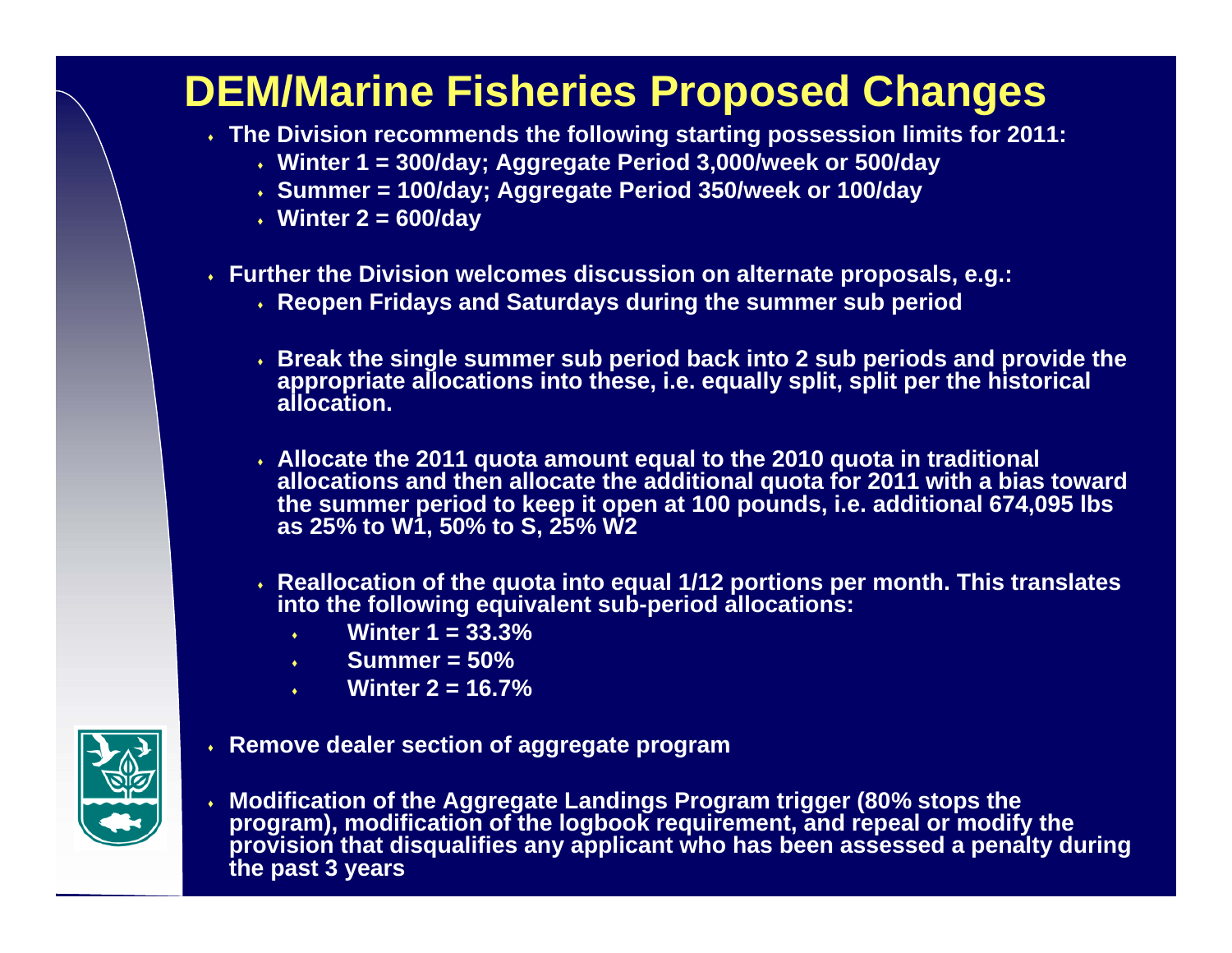## **DEM/Marine Fisheries Proposed Changes**

**The Division will recommend continuing the sector pilot program into 2011 as it continues to offer benefits to the resource and program participants.**

**The recommended program for 2011 will be the same as the 2010 program, except that it will begin on, or soon after January 1, and run for the full year. It will remain open to all applicants. The only potential changes that the Division will suggest for consideration are:**

- ٠ **Repeal or modification of the provision that disqualifies any applicant who has been assessed a penalty during the past 3 years; and**
	- **Adoption of a percentage cap on the size of individual sectors (e.g., 10%)**

**The Division will recommend that 2011 be the final year of the Pilot Program, and that a catch share/sector allocation approach be institutionalized as a core component of RI's fluke management program, beginning in 2012 (pending the outcome of the series of meetings noted on the next slide)**



٠